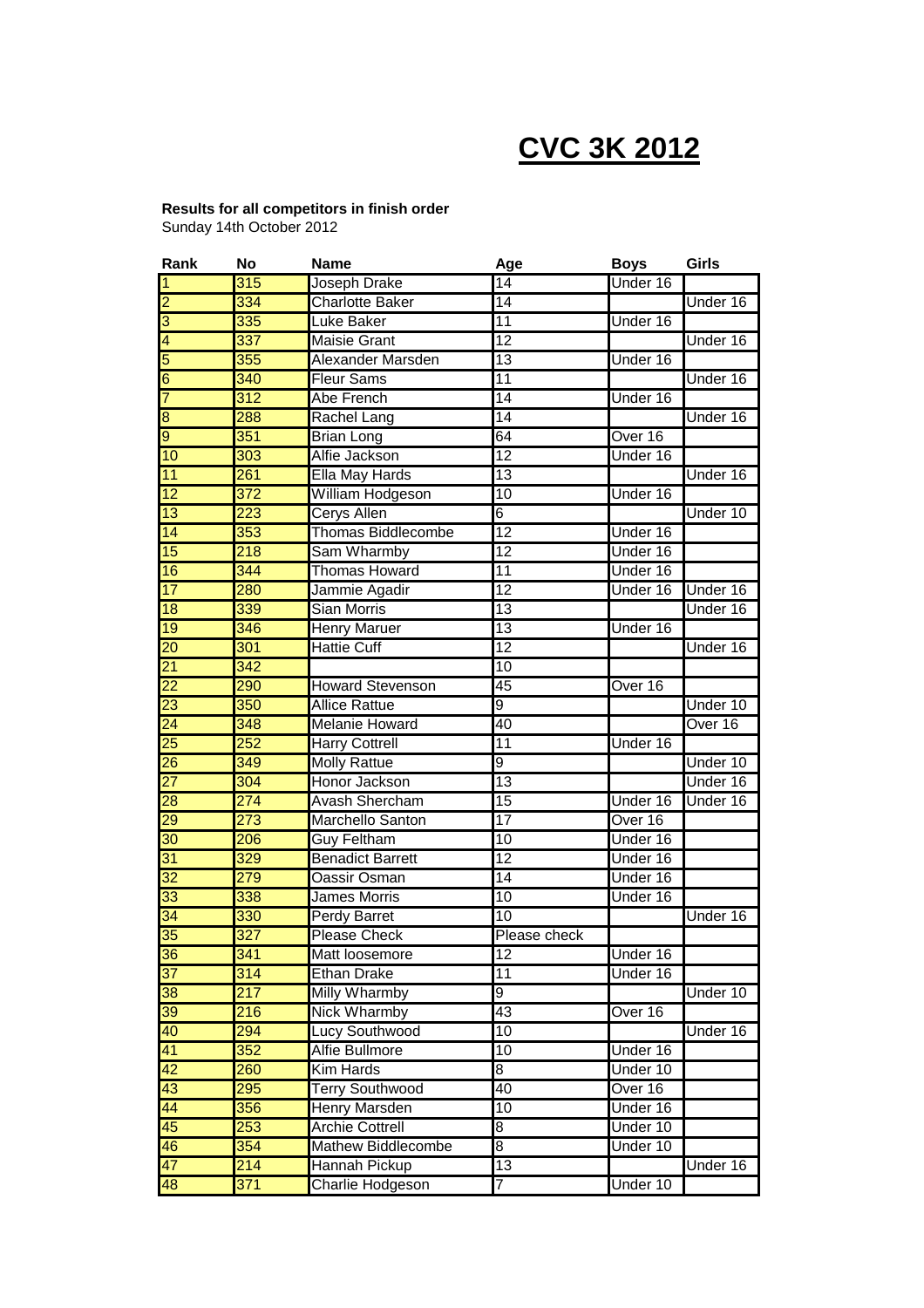## **Results for all competitors in finish order**

|                       | Sunday 14th October 2012 |                                                   |                 |          |          |
|-----------------------|--------------------------|---------------------------------------------------|-----------------|----------|----------|
| 49                    | 370                      | Jo Hodgeson                                       | 40              |          | Over 16  |
| 50                    | 207                      | <b>Kate Feltham</b>                               | $\overline{12}$ |          | Under 16 |
| 51                    | 286                      | <b>Lilly Jones</b>                                | 7               |          | Under 10 |
| 52                    | 287                      | Rachel Jones                                      | 41              |          | Over 16  |
| 53                    | 333                      | Jemima Bryan                                      | 11              |          | Under 16 |
| 54                    | $\overline{317}$         | Rose Johnson                                      | 11              |          | Under 16 |
| 55                    | 211                      | <b>Milly Barker</b>                               | 12              |          | Under 16 |
| 56                    |                          | <b>Please Check</b>                               | Please check    |          |          |
| 57                    | 236                      | <b>Alastair Swanwick</b>                          | $\overline{44}$ | Over 16  |          |
| 58                    | 377                      | <b>Charlie Holder</b>                             | $\overline{12}$ | Under 16 |          |
| 59                    | 212                      | Jamie Barker                                      | 10              | Under 16 |          |
| 60                    | 285                      | Harry Blake Burton                                | 13              | Under 16 |          |
| 61                    | 305                      | Emma Jacksonn                                     | 9               |          | Under 10 |
| 62                    | 345                      | Abigail Howard                                    | 10              |          | Under 16 |
| 63                    | 386                      | <b>Benn James-Philips</b>                         | 8               | Under 10 |          |
| 64                    | 232                      | Jemima Hobbs                                      | 7               |          | Under 10 |
| 65                    | 209                      | <b>Helena Woodvine</b>                            | $\overline{7}$  |          | Under 10 |
| 66                    | 328                      | <b>Minty Barrett</b>                              | 10              |          | Under 16 |
| 67                    | $\overline{343}$         | <b>Samual Howard</b>                              | $\overline{7}$  | Under 10 |          |
| 68                    | 300                      | <b>Tilly Cuff</b>                                 | 13              |          | Under 16 |
| 69                    | 254                      | Alexa Gibb                                        | 9               |          | Under 10 |
| 70                    | 239                      | <b>Tom Passam</b>                                 | $\overline{11}$ | Under 16 |          |
| $\overline{71}$       | $\overline{357}$         | <b>Ollie Small</b>                                | 8               | Under 10 |          |
| $\overline{72}$       | 380                      | Zaik Bell                                         | $\overline{7}$  | Under 10 |          |
| $\overline{73}$       | 326                      | <b>Gordan Wiltshire</b>                           | $\overline{76}$ | Over 16  |          |
| 74                    | 309                      | <b>Max White</b>                                  | 7               | Under 10 |          |
| $\overline{75}$       |                          | <b>Please Check</b>                               | Please check    |          |          |
| 76                    | 391                      | Theo James-Phillips                               | $\overline{0}$  |          |          |
| $\overline{77}$       | 392                      | Russ James-Phillips                               | $\overline{0}$  |          |          |
| 78                    | 238                      | Luc Swanwick                                      | $\overline{11}$ | Under 16 |          |
| 79                    | 363                      | Graham Newman                                     | 39              | Over 16  |          |
| 80                    | 362                      | <b>Brandon Newman</b>                             | $\overline{2}$  | Under 10 |          |
| 81                    | 361                      | <b>Bake Newman</b>                                | 6               | Under 10 |          |
| 82                    | 306                      | <b>Ellie Wise</b>                                 | 9               |          | Under 10 |
| 83                    | 205                      | <b>Maddy Hughes</b>                               | 6               |          | Under 10 |
| 84                    | 244                      | Sarah Hughes Jones                                | 52              |          | Over 16  |
| 85                    | 376                      | <b>Harvey Holder</b>                              | 9               | Under 10 |          |
| 86                    | 389                      | Lucy Conaghgan                                    | 7               |          | Under 10 |
| $\overline{87}$       | 336                      | <b>Millie Grant</b>                               | 10              |          | Under 16 |
| 88                    | 387                      | Emma Conaghan                                     | 9               |          | Under 10 |
| $\overline{8}$        | $\overline{378}$         | Poppy Bell                                        | 9               |          | Under 10 |
| $\overline{90}$       | 379                      | <b>Peter Bell</b>                                 | 42              | Over 16  |          |
| 91                    | 381                      | <b>Angus Bell</b>                                 | $\overline{7}$  | Under 10 |          |
| $\overline{92}$       | 390                      | Ben Conaghan                                      | 5               | Under 10 |          |
| 93                    | 388                      | Neil Conaghan                                     | 40              | Over 16  |          |
| 94                    | 255                      | <b>Isabel Gibb</b>                                | $\overline{13}$ |          | Under 16 |
| 95                    | 237                      | Zoe Swanwick                                      | $\overline{13}$ |          | Under 16 |
|                       |                          | Hobbs                                             | 5               | Under 10 |          |
|                       |                          |                                                   |                 |          |          |
| $\overline{96}$       | 233                      |                                                   |                 |          |          |
| 97                    | $\sqrt{247}$             | Alice Butcher                                     | 8               |          | Under 10 |
| $\overline{\text{8}}$ | 246                      | <b>Alex Butcher</b>                               | $\overline{47}$ | Over 16  |          |
| 99                    |                          | <b>Please Check</b>                               | Please check    |          |          |
| 100                   | 213                      | Gracie Pickup                                     | 9               |          | Under 10 |
| 101<br>102            | 215<br>204               | <b>Charlie Pickup</b><br><b>Francoise Western</b> | 42<br>7         | Over 16  | Under 10 |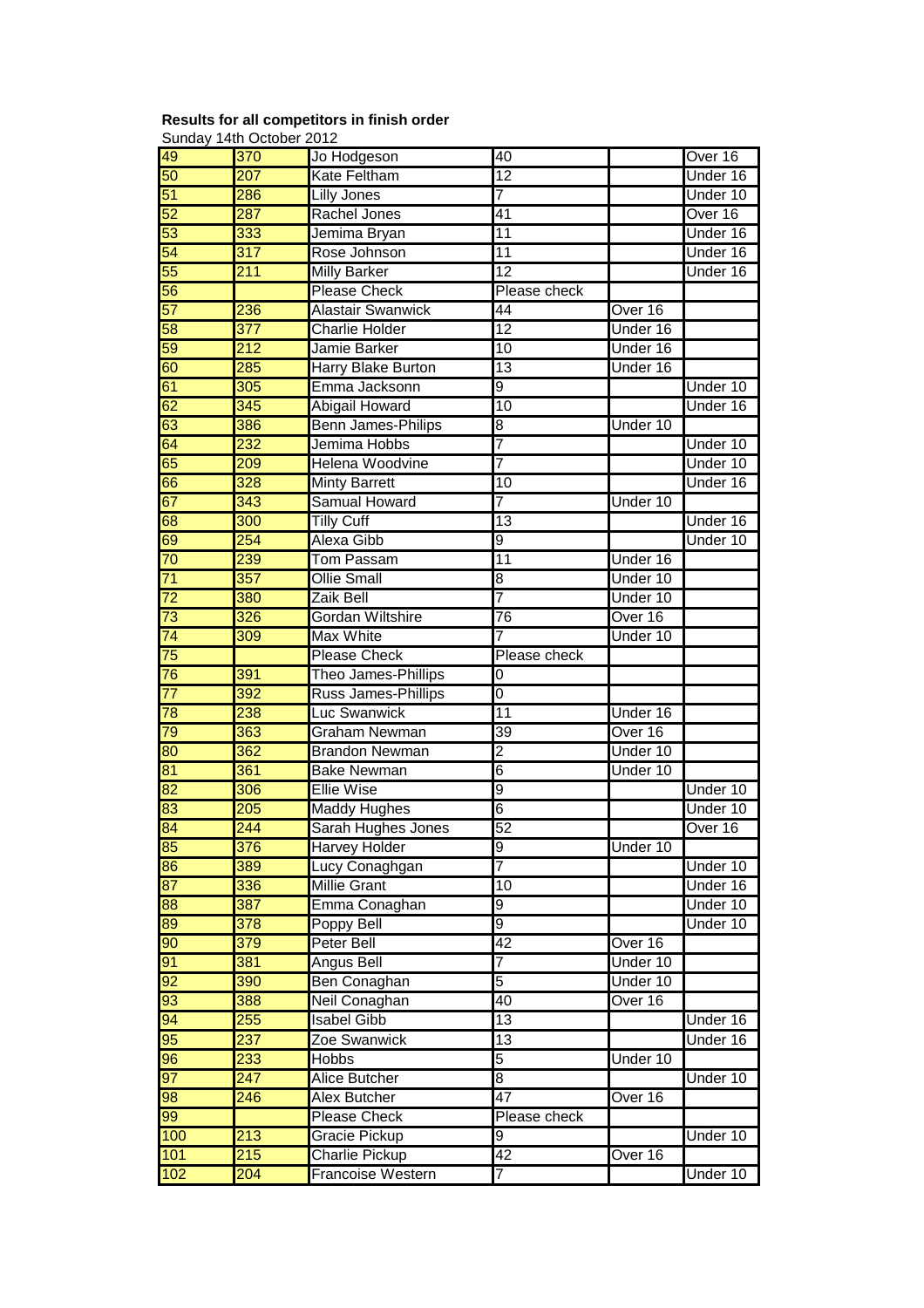### **Results for all competitors in finish order**

Sunday 14th October 2012 103 298 Katie Southwood 7 Under 10 104 234 Isobel Wardlaw 7 Under 10 105 397 Allice Walters 0 106 318 Lettie Johnson 8 8 Vietname 10 107 302 Poppy Cuff 8 and 8 Under 10 108 210 Julia Hammond 51 **Dual 1986** Over 16 109 264 Alex Ewins 10 Under 16 Under 16 110 226 Finlay White 5 5 Under 10 111 227 Brian White 31 Over 16 112 245 Suki Hughes Jones 8 8 | Under 10 113 243 Will Hughes Jones 41 Over 16 114 277 Anwar Lekki 16 16 Over 16 115 284 Sharon Burton 140 Qver 16 Over 16 116 369 Jan Ellis 37 | Over 16 117 358 Lucy Cameron 42 Alexander 16 118 299 Jo Cuff 44 Over 16 119 313 Iris French 10 II Under 16 120 347 Elanor Maruer 9 9 I Under 10 121 **364** Claire Vennsmith 7 **Product 10** Under 10 122 368 Lilly Ellis 7 I Under 10 123 241 Lily Boyington 7 7 Under 10 124 366 serah Jane Adlam 53 MB over 16 125 283 Sophie Burton 7 7 Under 10 126 365 Rosie Vennsmith 7 Under 10 127 382 Please Check Please check 128 384 Louie Lovering 8 128 Under 10 129 202 Thomas Western 5 5 Under 10 130 201 Richard Weston 44 Over 16 131 262 Lai Suka 15 Vinder 16 132 265 Alex Simpson 14 Under 16 133 278 Lira Budha Magar 11 Under 16 Under 16 134 203 Debbie Chinn 42 42 Over 16 135 220 Rose Gaulton 58 135 Over 16 136 360 Scarlett Small 6 6 Under 10 137 282 Victoria Senior 40 40 Over 16 138 281 Freddie Senior 6 Under 10 139 376 Harvey Holder 9 9 Under 10 140 **367** Jessica Wise 11 **Julie 16** Under 16 141 **307 Jane Wise 147 And All All Alt Ave 16** Over 16 142 292 Lucy Feltham 6 6 Metal 10 143 235 Molly Wardlaw 5 5 June 10 144 297 Georgie Southwood 5 Vietname 10 145 296 Rachel Southwood 40 and Over 16 146 293 Louise Feltham 34 I Over 16 147 291 James Feltham 145 Qver 16 148 249 K Price 26 36 36 Over 16 149 248 Jake Price 14 Junder 10 150 331 Flo Bryan 8 8 I Under 10 151 332 Martha Heald 8 8 Under 10 152 240 Evie Boyington 4 4 Under 10 153 242 Claire Boyington 40 40 Over 16 154 359 lindsey Small 45 45 Dver 16 155 229 Louise montebello 35 and Over 16 156 228 Josie Montebello 5 Under 10